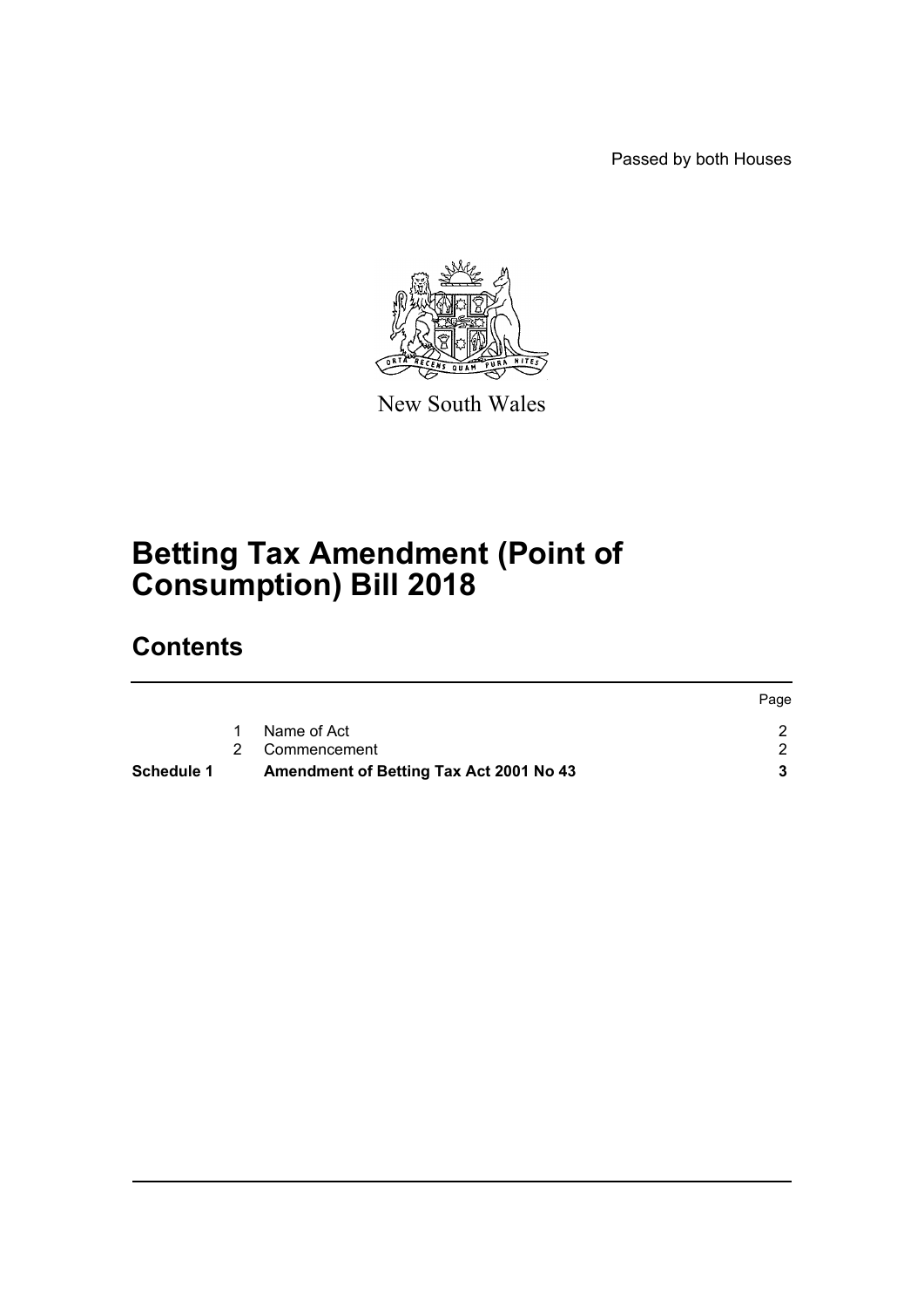*I certify that this public bill, which originated in the Legislative Assembly, has finally passed the Legislative Council and the Legislative Assembly of New South Wales.*

> *Clerk of the Legislative Assembly. Legislative Assembly, Sydney, , 2018*



New South Wales

# **Betting Tax Amendment (Point of Consumption) Bill 2018**

Act No , 2018

An Act to amend the *Betting Tax Act 2001* to provide for the imposition of a point of consumption betting tax; and for other purposes.

*I have examined this bill and find it to correspond in all respects with the bill as finally passed by both Houses.*

*Assistant Speaker of the Legislative Assembly.*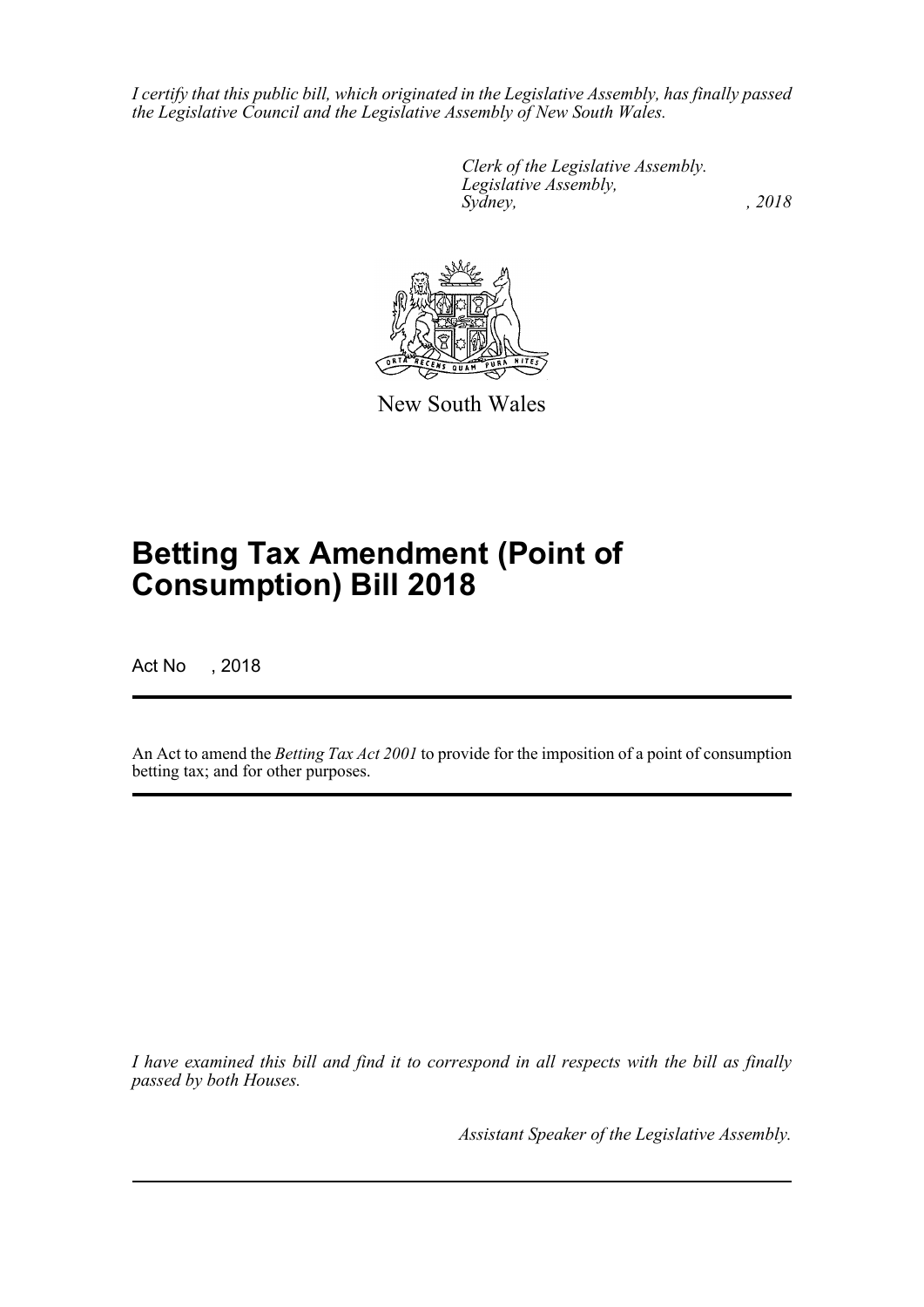## <span id="page-2-0"></span>**The Legislature of New South Wales enacts:**

#### **1 Name of Act**

This Act is the *Betting Tax Amendment (Point of Consumption) Act 2018*.

#### <span id="page-2-1"></span>**2 Commencement**

This Act commences on 1 January 2019.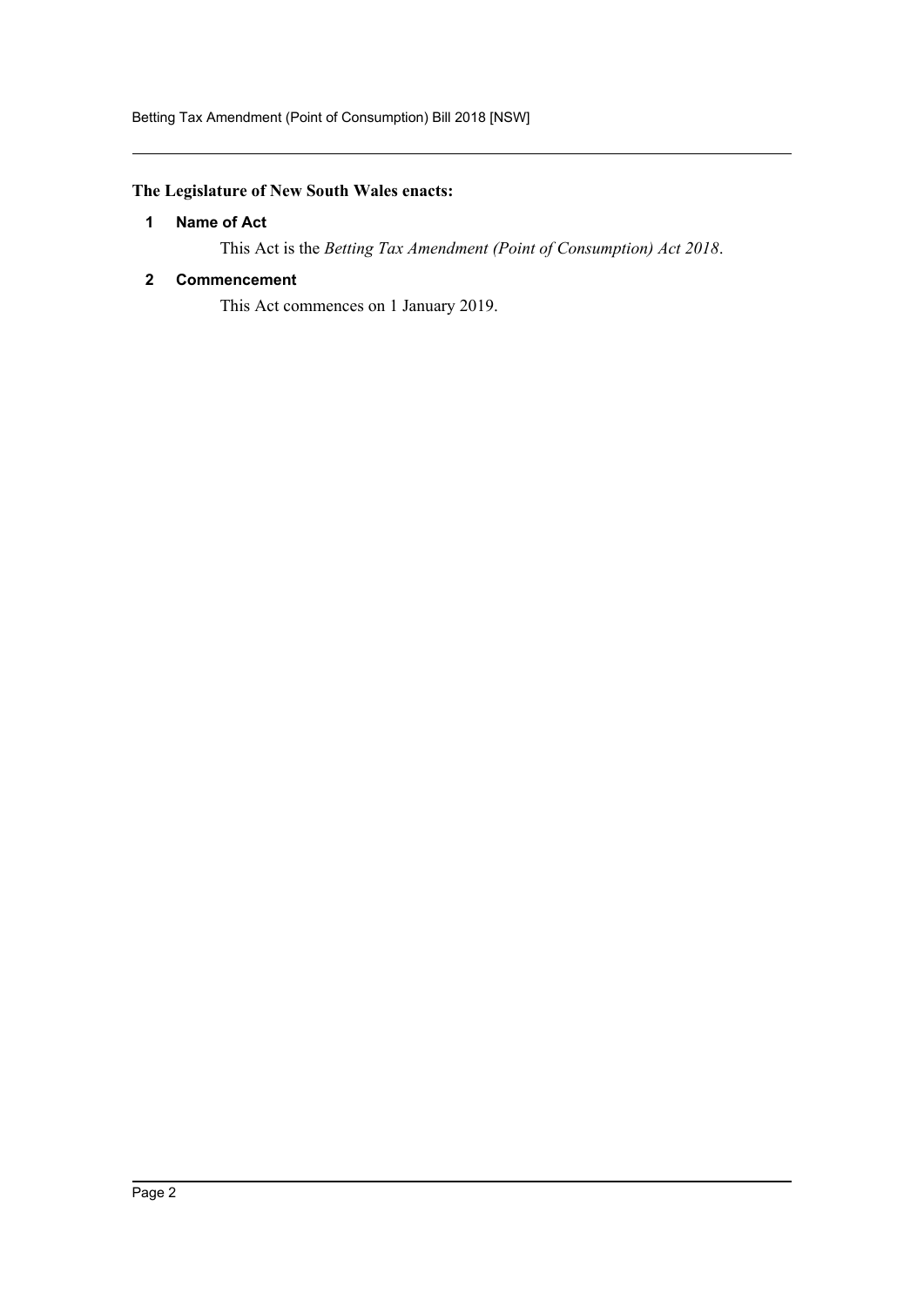## <span id="page-3-0"></span>**Schedule 1 Amendment of Betting Tax Act 2001 No 43**

#### **[1] Sections 5A and 5B**

Insert after section 5:

#### **5A Extraterritorial operation of Act**

- (1) It is the intention of the Parliament of New South Wales that the operation of this Act should, as far as possible, include operation in relation to the following:
	- (a) things situated in or outside the territorial limits of the State,
	- (b) acts, transactions and matters done, entered into or occurring in or outside the territorial limits of the State,
	- (c) things, acts, transactions and matters (wherever situated, done, entered into or occurring) that would, apart from this Act, be governed or otherwise affected by the law of another State, a Territory, the Commonwealth or a foreign country.
- (2) Without limiting subsection (1), it is the intention of the Parliament of New South Wales that the provisions of this Act have an operation in relation to the things, acts, transactions and matters referred to in that subsection even if the rules of private international law (whether at general law or as provided by legislation) would require the application of a law other than this Act instead of the provisions of this Act.

#### **5B Notes**

Notes included in this Act do not form part of this Act.

**[2] Part 3, heading**

Omit "**Rebates**". Insert instead "**Offsets and rebates**".

#### **[3] Section 11**

Omit the section. Insert instead:

#### **11 Offset of betting tax paid by totalizator licensee**

- (1) A totalizator licensee is entitled to an offset against the betting tax payable by the licensee under section 10 of an amount equal to 0.91% of the amount obtained by subtracting from the total amount of bets placed with the totalizator licensee in respect of an approved betting activity conducted by the licensee on a day the total amount payable as dividends or other returns to investors in respect of those bets.
- (2) A totalizator licensee is entitled to an offset against the betting tax payable by the licensee under sections 8 and 10 of an amount equal to the sum of:
	- (a) 19.11% of the excluded commission for the day concerned, and
	- (b) 10% of the excluded net earnings for the day concerned.
- (3) If, in respect of any financial year, a totalizator licensee's excluded commissions for the financial year exceed the sum of the amounts of excluded commission for each day of the financial year, the Chief Commissioner is to pay to the totalizator licensee an amount equal to 19.11% of the difference. **Note.** Section 111 of the *Taxation Administration Act 1996* provides that if the Chief Commissioner is authorised or required to pay an amount under any taxation law, the amount is to be paid from the Consolidated Fund which is appropriated to the necessary extent.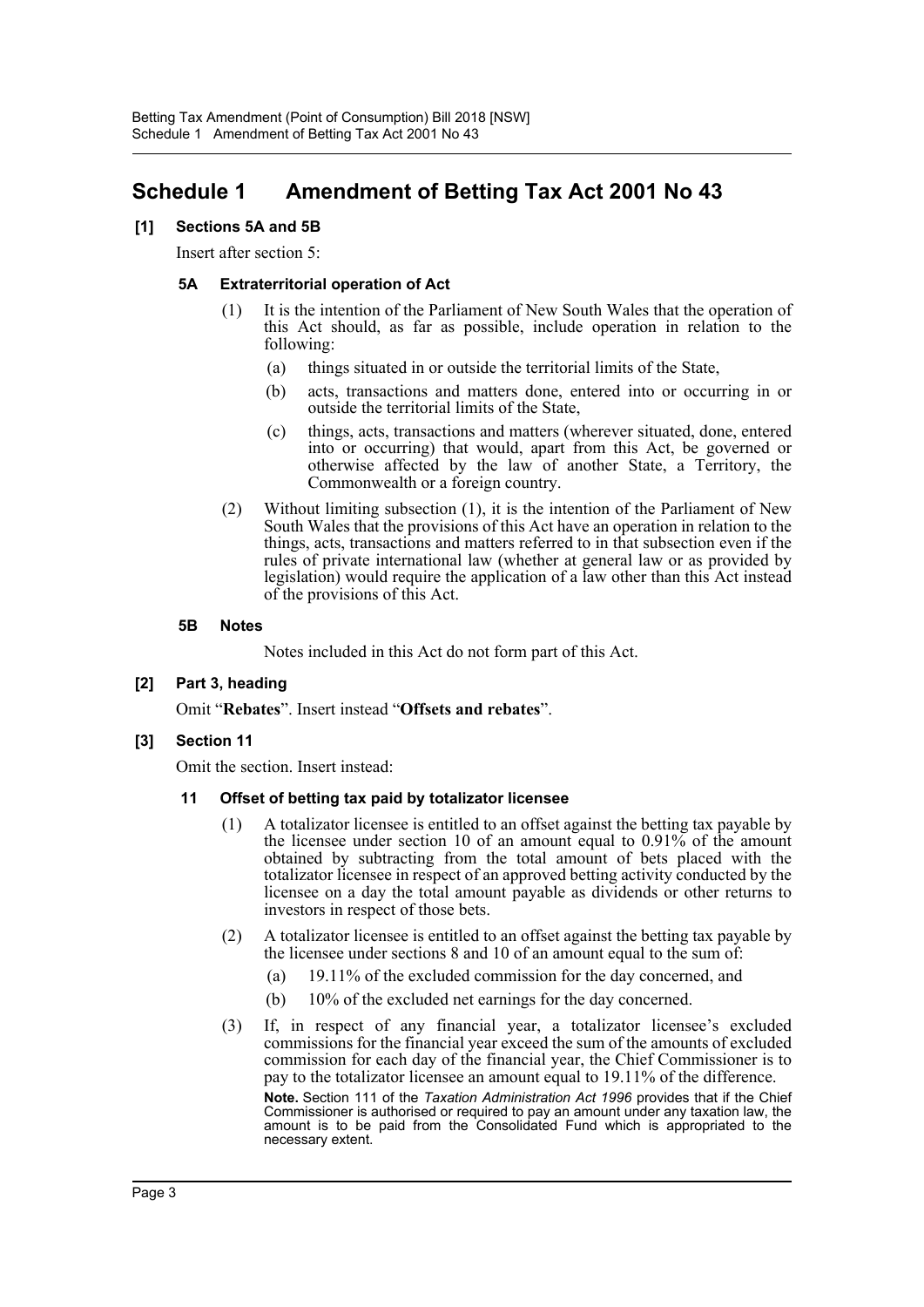- (4) If, in respect of any financial year, a totalizator licensee's excluded net earnings for the financial year exceed the sum of the amounts of excluded net earnings for each day of the financial year, the Chief Commissioner is to pay to the totalizator licensee an amount equal to 10% of the difference. **Note.** Section 111 of the *Taxation Administration Act 1996* provides that if the Chief Commissioner is authorised or required to pay an amount under any taxation law, the amount is to be paid from the Consolidated Fund which is appropriated to the necessary extent.
- (5) Nothing in this section requires a totalizator licensee to pay betting tax for any period before the offset under this section is applied to that liability. **Note.** Division 2 of Part 6 of the *Taxation Administration Act 1996* enables the Chief Commissioner to approve special arrangements for the lodging of returns and payment of tax under taxation laws.
- (6) For the avoidance of doubt, the reference in section 70 (2) (a) of the *Totalizator Act 1997* to a total amount of betting tax payable by TAB Limited under sections 8–10 of this Act in respect of a quarter does not include any offset under this section.
- (7) In this section:

*approved betting activity* has the same meaning as in section 10.

*excluded commission*, for a period, means the lesser of the following:

- (a) the total amount of commission deducted (under section 69 of the *Totalizator Act 1997*) from the amounts invested with the licensee in totalizators during the period concerned by investors who were not, at the time of the investment, located in NSW,
- (b) 5.5% of the total commission deducted (under section 69 of the *Totalizator Act 1997*) from the total amount invested with the licensee in totalizators during the period concerned by all investors.

*excluded net earnings*, for a period, means the lesser of the following:

- (a) the total amount of net earnings from bets placed with the totalizator licensee by persons who were not, at the time the bet was placed, located in NSW in respect of approved betting activities conducted by the licensee during the period concerned,
- (b) 4% of the total amount of net earnings from all bets placed with the totalizator licensee in respect of approved betting activities conducted by the licensee during the period concerned.

#### **[4] Part 4**

Insert after Part 3:

## **Part 4 Point of consumption tax**

## **Division 1 Preliminary**

#### **13 Definitions**

In this Part:

*approved form* means a form approved by the Chief Commissioner.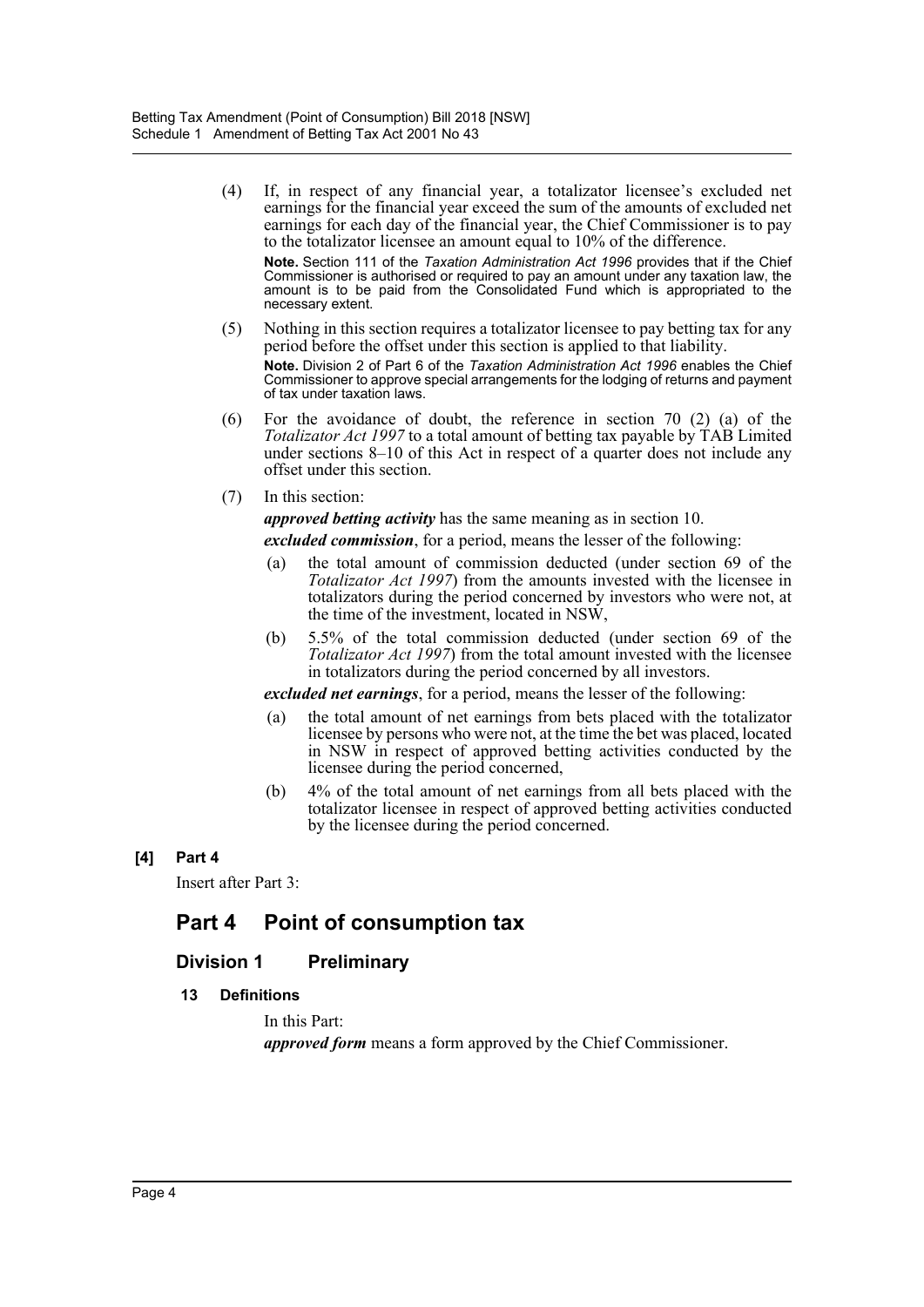*bet* includes the following:

- (a) any bet or wager on any event or contingency, including but not limited to events and contingencies relating to the outcomes of racing, sports, elections, current affairs and entertainment,
- (b) a free bet,
- (c) a lay-off bet,
- (d) any other similar agreement or arrangement prescribed by the regulations,

but does not include any activity permitted under section 7 of the *Unlawful Gambling Act 1998* or under a corresponding provision of a law of another State or a Territory or the Commonwealth.

*betting exchange* and *bookmaker* have the same meanings as those terms have in the *Betting and Racing Act 1998*.

*betting operator* means a licensed betting service provider within the meaning of the *Betting and Racing Act 1998*.

**Note.** The *Betting and Racing Act 1998* defines a *licensed betting service provider* to be a betting service provider (being a bookmaker, a person who operates a totalizator or a person who operates a betting exchange) that holds a licence or authority (however described) under the legislation of this or any other State or Territory to carry out its betting services (whether in that State or Territory, or elsewhere).

*free bet* means a bet made wholly or partly without the person making the bet paying any monetary amount for the bet or part of the bet.

**Note.** Examples of a free bet (also known as a bonus bet) include a bet made using the following:

- (a) a free component provided for making a bet,
- (b) an amount representing a bonus on a previous winning bet,
- (c) an amount representing a refund of all or part of the staked amount for a previous non-winning bet.

*lay-off bet* means a bet made by a betting operator (the *first betting operator*) with another betting operator to reduce, wholly or partly, the liability of the first betting operator in relation to 1 or more bets made with the first betting operator.

*net NSW wagering revenue*—see section 13A.

*point of consumption tax*—see section 13C.

*totalizator derived odds* means any odds derived from or contingent on totalizator odds but does not include totalizator odds.

*totalizator odds* means any odds that are dependent on the result of the working of a totalizator on an event or contingency.

#### **13A Meaning of "net NSW wagering revenue"**

- (1) The *net NSW wagering revenue* of a betting operator, for a period, is the sum of the following:
	- (a) for NSW bets made with the betting operator using a totalizator—the total of all NSW revenue from totalizator pools paid to the betting operator during the period,
	- (b) for NSW bets made using a betting exchange operated by the betting operator—the total amount of all fees or commissions paid to the betting operator in relation to NSW betting exchange bets made with the betting operator during the period,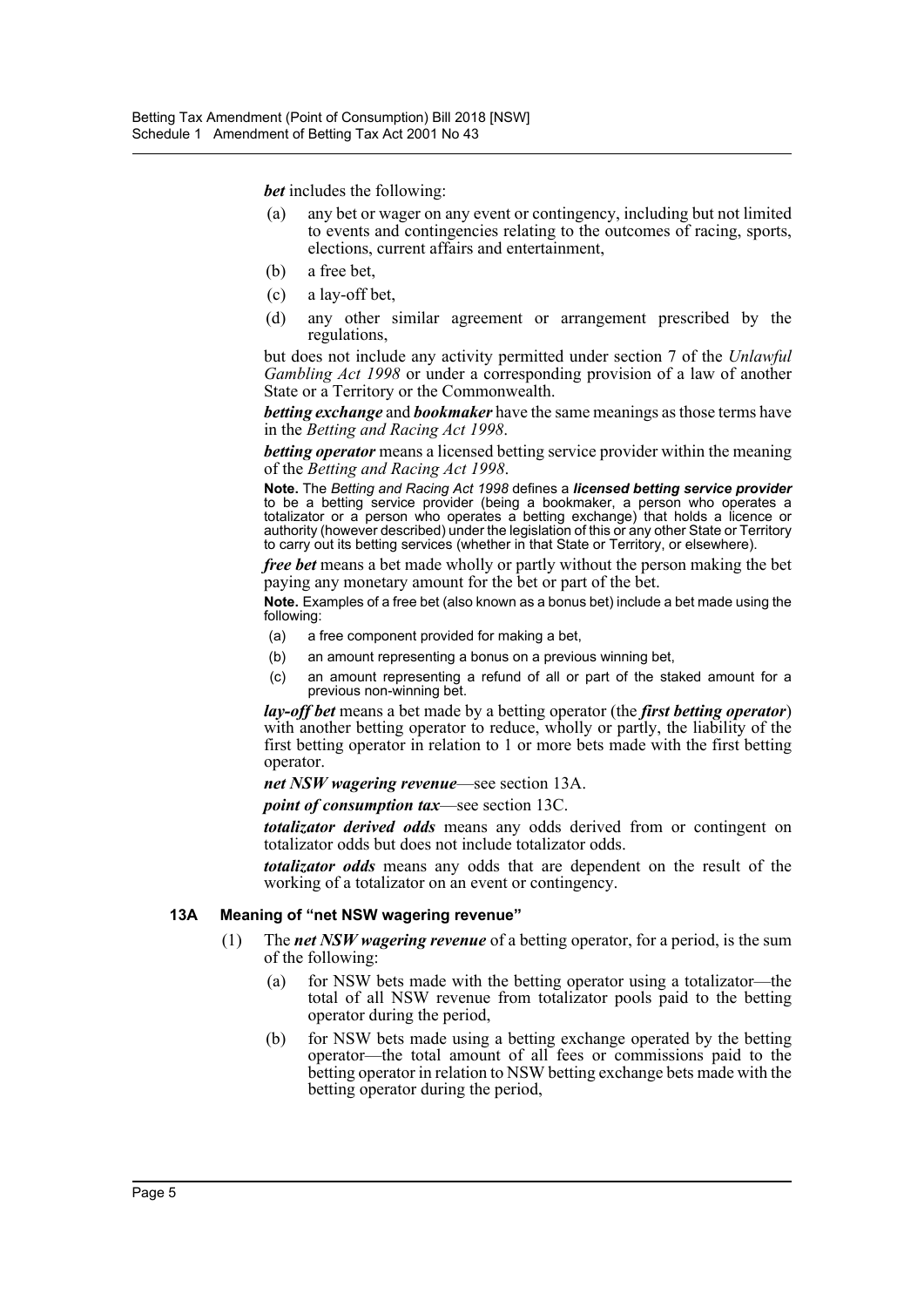- (c) for NSW bets made with the betting operator (other than NSW bets made using a betting exchange or a totalizator)—the sum of the following during the period:
	- (i) the total amount of all NSW bets (including, but not limited to, bets placed at fixed odds and at totalizator derived odds) made with the betting operator (including the face value of any free bets),
	- (ii) the total of any fees or commission associated with making the bets,

less the sum of the following:

- (iii) the total amount of winnings paid or payable in relation to those bets (including winnings paid in relation to free bets, but not including winnings paid in the form of a credit or entitlement that cannot be converted to money),
- (iv) the total amount of refund paid or payable in relation to those bets (other than amounts paid or payable in the form of a credit or entitlement that cannot be converted to money),
- (d) any amounts the betting operator became entitled to retain during the period on account of unclaimed winnings in relation to NSW bets,
- (e) any other amounts the betting operator became entitled to be paid during the period as consideration for, or in relation to, NSW bets made with the betting operator.
- **Note.** In calculating the net NSW wagering revenue of a betting operator:
- (a) lay-off bets accepted by the betting operator placed by a person (or another betting operator) located in NSW are included, and
- (b) lay-off bets that the betting operator places with a person (or another betting operator) are not included.
- (2) For the avoidance of doubt, for the purposes of this section, the same betting operator can operate a totalizator, operate a betting exchange and be a bookmaker.
- (3) In the section:

*NSW revenue*, from a totalizator pool, for a betting operator during a period, means the amount calculated using the formula:

$$
NSW \text{ revenue } = \left(1 - \frac{\text{Dividends}_{\text{total}}}{\text{Bets}_{\text{total}}}\right) \times \text{Bets}_{\text{NSW}}
$$

where:

*Dividends<sub>total</sub>* means the total amount of dividends paid or payable out of the totalizator pool to investors.

*Bets<sub>total</sub>* means the total amount of bets placed in the totalizator pool.

*Bets<sub>NSW</sub>* means the total amount of NSW bets placed with the betting operator in the totalizator pool.

*totalizator pool* means a pool of totalizator bets made on the outcome of an event or contingency.

#### **13B Meaning of "NSW bet"**

(1) A reference in this Part to a *NSW bet*, or a NSW bet of a particular type, is a reference to a bet, or a bet of that type, made by a person who is located in NSW when the bet is made.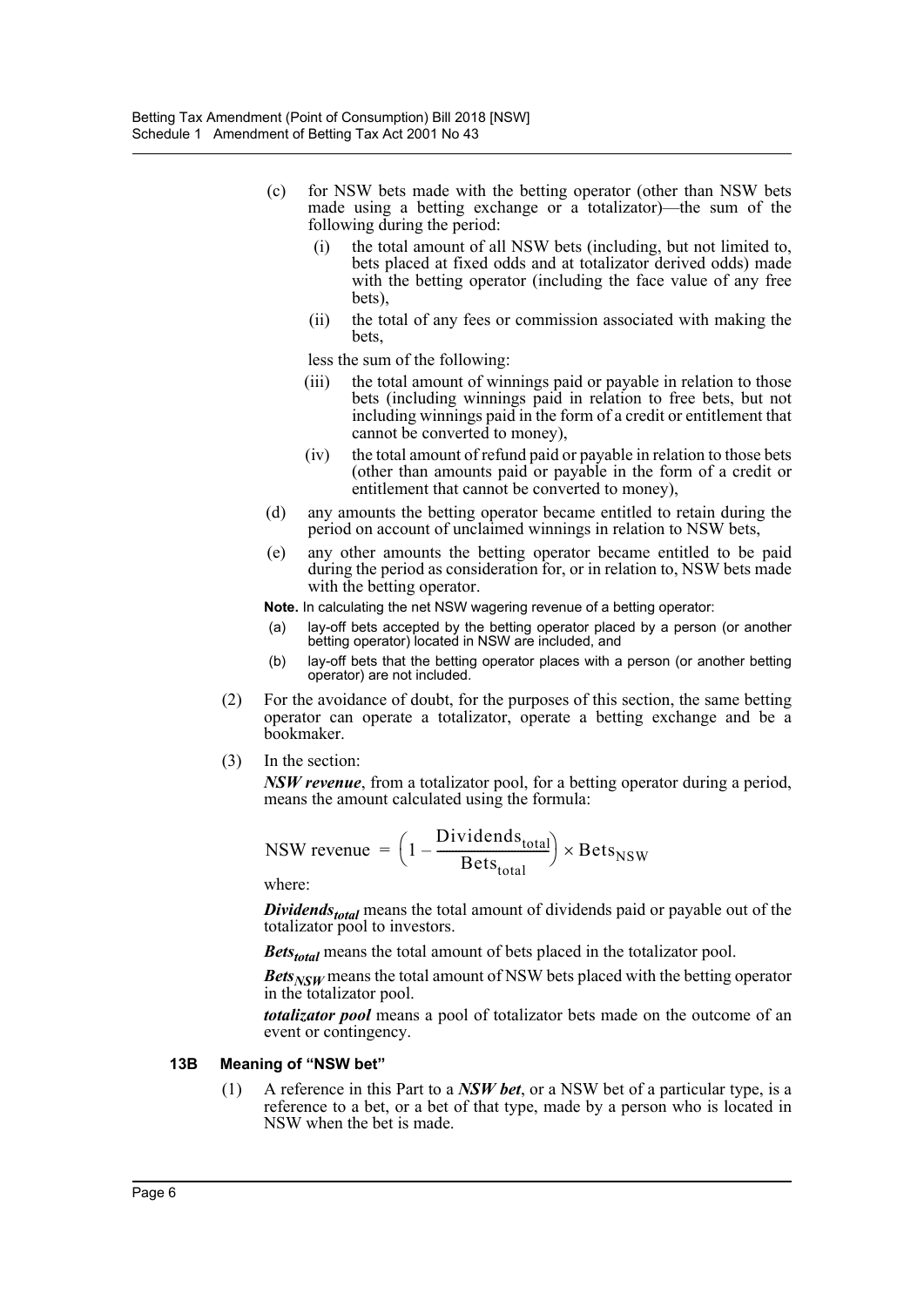(2) For the avoidance of doubt, a lay-off bet made by a betting operator who is located in NSW when it is made is a NSW bet, whether or not the liability the betting operator seeks to reduce by making the lay-off bet relates to NSW bets made with the betting operator.

### **Division 2 Imposition of point of consumption tax**

#### **13C Liability to pay point of consumption tax**

- (1) A betting operator is liable to pay tax on the operator's net NSW wagering revenue for a financial year (*point of consumption tax*).
- (2) Point of consumption tax is payable in respect of a financial year as follows:
	- (a) if the net NSW wagering revenue for the financial year is \$1,000,000 or less—no tax is payable,
	- (b) if the net NSW wagering revenue for the financial year is more than  $$1,000,000$ —tax is payable at the rate of 10% of the amount by which the net NSW wagering revenue exceeds \$1,000,000.

#### **13D Tax to be paid monthly**

- (1) A betting operator is liable to pay point of consumption tax for each month of the amount specified in this section.
- (2) For any month of a financial year before the qualifying month, if any, the amount is nil.
- (3) For the qualifying month of a financial year, the amount is 10% of the difference between:
	- (a) the net NSW wagering revenue of the betting operator for the period starting on 1 July in the financial year and ending on the last day of the qualifying month, and
	- (b) \$1,000,000.
- (4) For any month of a financial year after the qualifying month, the amount is:
	- (a) if the net NSW wagering revenue of the betting operator for the month is nil or a negative amount—nil, or
	- (b) in any other case—10% of the net NSW wagering revenue of the betting operator for the month.
- (5) If point of consumption tax is payable in relation to a month, the tax is to be paid within 21 days after the end of that month.
- (6) In this section, *qualifying month*, in relation to a financial year, for a betting operator, means the first month of the financial year in which the net NSW wagering revenue of the betting operator for the period starting on 1 July in the financial year and ending on the last day of the month is more than \$1,000,000.

#### **13E Annual reconciliation**

A betting operator's point of consumption tax liability is to be recalculated after the end of the relevant financial year.

**Note.** Section 18 of the *Taxation Administration Act 1996* provides that if a taxpayer has paid a greater amount of tax in relation to a tax liability than the amount assessed for that liability, the Chief Commissioner must refund the difference to the taxpayer.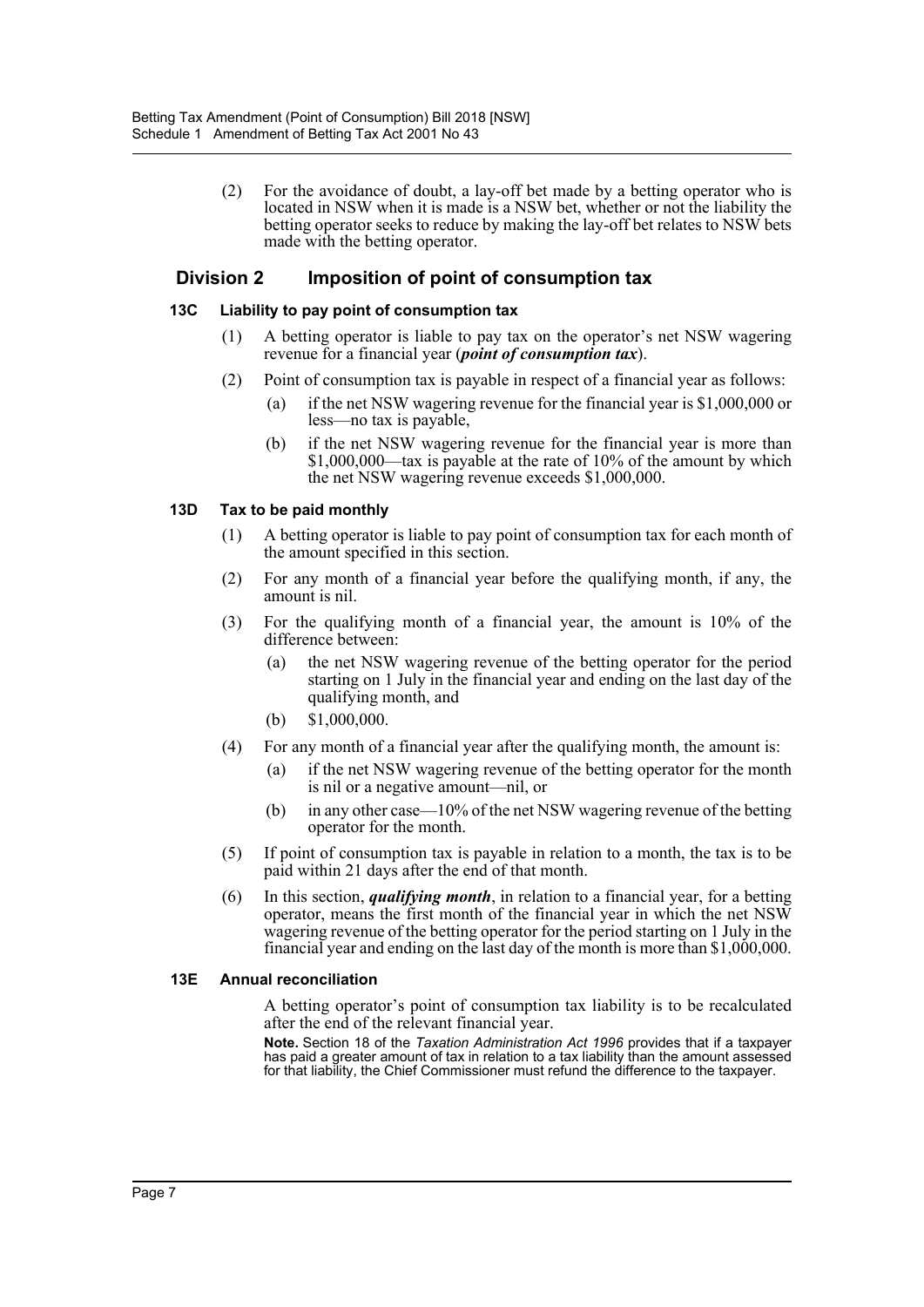## **Division 3 Registration**

#### **13F Requirement to apply for registration**

- (1) This section applies to a betting operator if:
	- (a) the betting operator is not already registered under this Division as a betting operator, and
	- (b) for any month of a financial year, the net NSW wagering revenue of the betting operator for the period starting on 1 July in the financial year and ending on the last day of the month is equal to or more than \$1,000,000.
- (2) The betting operator must, within 7 days after the end of the month, give the Chief Commissioner an application, in an approved form, for registration under this Division as a betting operator. Maximum penalty: 100 penalty units.

#### **13G Registration of betting operator**

- (1) If a betting operator applies under this Division for registration as a betting operator, the Chief Commissioner must register the betting operator.
- (2) If a betting operator who is required to apply for registration under this Division does not apply for that registration, the Chief Commissioner may register the betting operator.

#### **13H Notice of registration**

- (1) The Chief Commissioner must, as soon as practicable after registering a betting operator under this Part, give the betting operator a notice stating:
	- (a) that the betting operator has been registered as a betting operator under this Division, and
	- (b) the day the betting operator was registered.
- (2) The notice may also state any other matters that are reasonably incidental to the performance of the betting operator's obligations under this Act or the *Taxation Administration Act 1996*.

**Note.** Examples of other matters include:

- (a) the betting operator's client number, and
- (b) records required to be kept under the *Taxation Administration Act 1996* relating to the betting operator's liability under this Act.

#### **13I Cancellation of registration**

- (1) The Chief Commissioner must cancel the registration of a person as a betting operator under this Part if the person has:
	- (a) ceased to be a betting operator, and
	- (b) lodged all returns the person is required to lodge under this Part, and
	- (c) paid the person's liability in relation to those returns.
- (2) As soon as practicable after cancelling a person's registration under subsection (1), the Chief Commissioner must give the person a notice:
	- (a) stating that the person's registration has been cancelled, and
	- (b) specifying the day the registration was cancelled.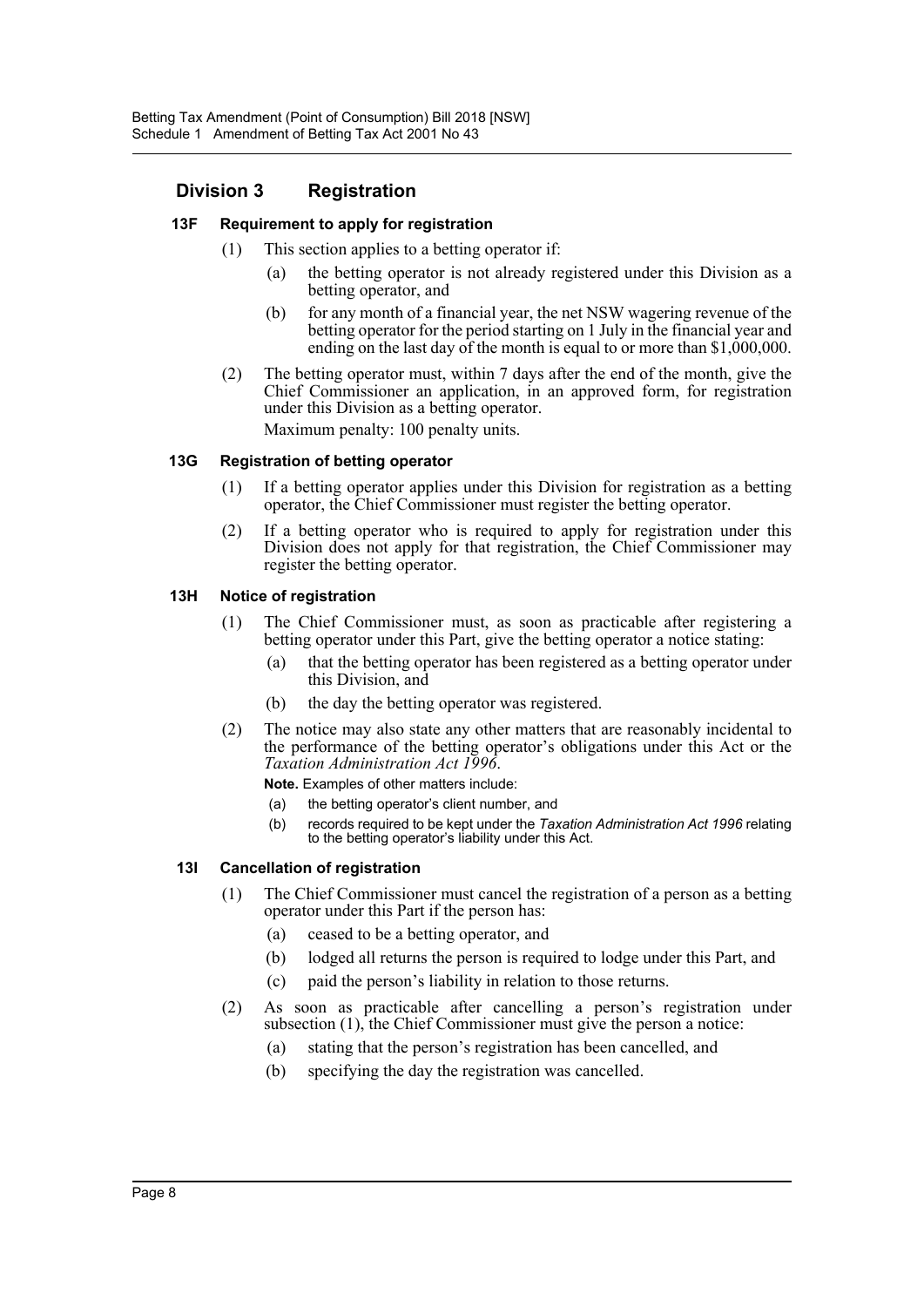### **Division 4 Returns**

#### **13J Application of Division**

This Division applies to a betting operator who, for all or part of a financial year, is a betting operator who:

- (a) is registered under Division 3, or
- (b) is required to apply for registration under section 13F.

#### **13K Requirement to lodge monthly returns**

(1) The betting operator must, not later than 21 days after the last day of the month, lodge a return (a *monthly return*) in relation to the net NSW wagering revenue of the betting operator for the month.

Maximum penalty: 100 penalty units.

**Note.** Part 6 of the *Taxation Administration Act 1996* contains other provisions concerning returns (including provisions relating to the form of return, extensions of time for lodging returns and special tax return arrangements).

- (2) A monthly return is to be in an approved form.
- (3) Subsection (1) applies even if the betting operator's monthly liability for the month is nil.

#### **Division 5 Betting operators to identify person's location**

#### **13L Obligation of betting operator to identify person's location**

- (1) A betting operator must, when receiving a bet, take reasonable steps to identify the location of the person making the bet. Maximum penalty: 100 penalty units.
- (2) For the purposes of subsection (1), a betting operator may rely on the following as being the location of a person making a bet with the betting operator:
	- (a) for an individual—an address given to the betting operator by the individual as the individual's residential address,
	- (b) for a corporation—an address given to the betting operator by or for the corporation as the corporation's principal place of business.
- (3) However, subsection (2) does not apply if the betting operator knows, or has reasonable grounds to suspect, that an address specified in subsection (2) (a) or (b) is not the location of the person when the bet is made.

#### **Division 6 Hypothecation of tax revenue**

#### **13M Appropriation and payment of revenue to industry**

- (1) The Treasurer is, in respect of a financial year in which point of consumption tax was collected, to pay an amount equal to 2% of taxable net NSW wagering revenue generated during that financial year to the following bodies:
	- (a) Racing New South Wales,
	- (b) Harness Racing New South Wales,
	- (c) Greyhound Racing New South Wales.
- (2) The amount determined under subsection (1) is to be paid in quarterly instalments in the following proportions: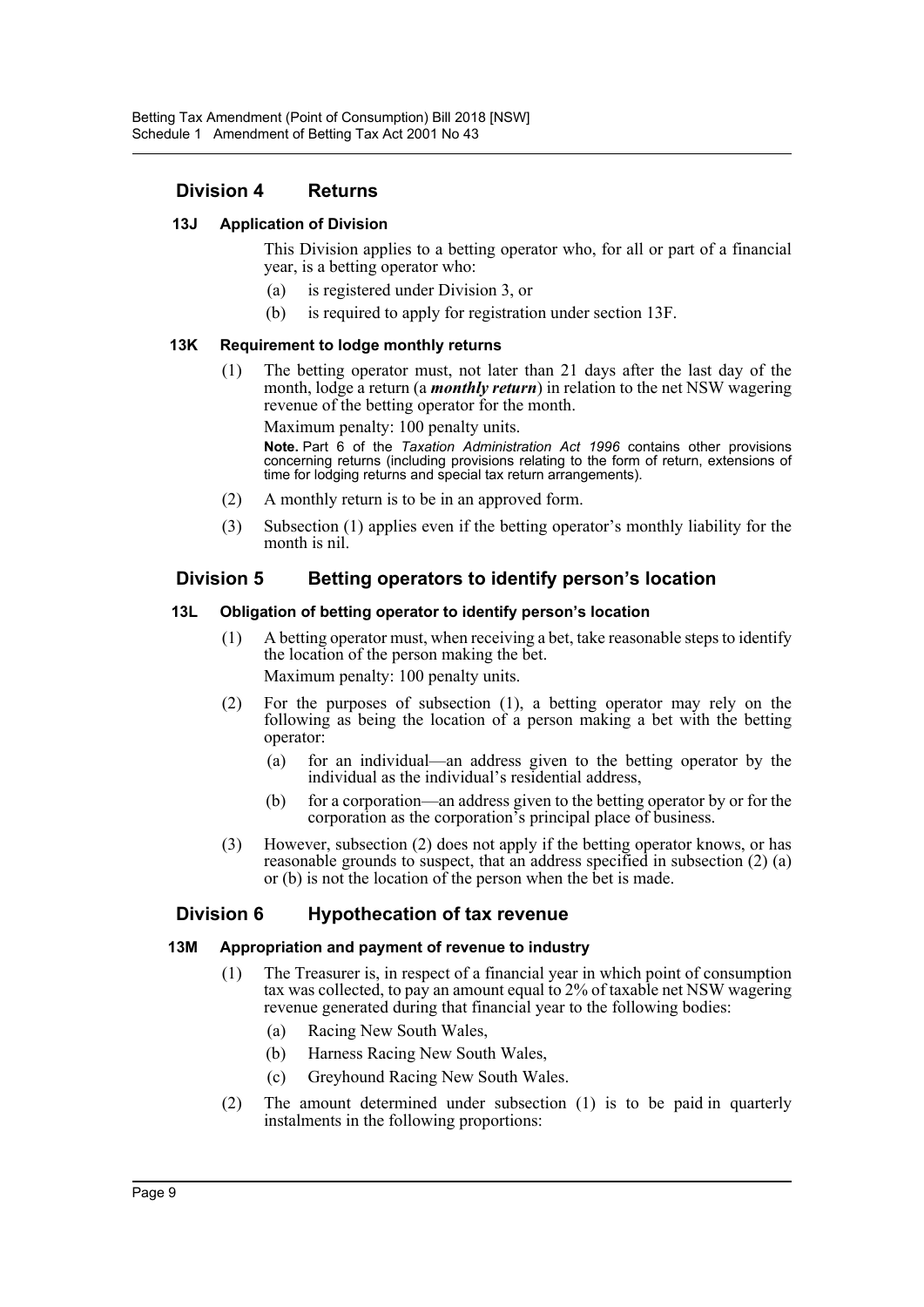- (a) to Racing New South Wales—72%,
- (b) to Harness Racing New South Wales—15%,
- (c) to Greyhound Racing New South Wales—13%.

**Note.** The proportions specified in this subsection are the same as the proportions for the distribution of amounts under the *Racing Inter-Code Deed* dated 27 February 1998 between NSW Racing Pty Limited, the NSW Thoroughbred Racing Board, Harness Racing New South Wales and the Greyhound Racing Authority (NSW) as in force on the commencement of this section.

- (3) If the Treasurer determines that a body was overpaid or underpaid in respect of any financial year, the Treasurer may deduct an amount from, or pay an extra amount with, a subsequent payment under this section to that body, as the case requires.
- (4) Amounts required to be paid under this section are to be paid from the Consolidated Fund, which is appropriated accordingly.
- (5) In this section:

*quarter* means a period of 3 months ending on 31 March, 30 June, 30 September or 31 December.

*taxable net NSW wagering revenue*, in any financial year, means the sum of the amounts of net NSW wagering revenue of each betting operator that exceed \$1,000,000 for each operator (if any).

#### **13N Appropriation and payment of revenue to Responsible Gambling Fund**

- (1) The Treasurer is, for the period from 1 January 2019 to 30 June 2019, to pay \$2,500,000 to the Responsible Gambling Fund established under section 115 of the *Casino Control Act 1992*.
- (2) That amount is to be paid from the Consolidated Fund, which is appropriated accordingly.
- (3) The Treasurer may, for subsequent financial years, pay to the Responsible Gambling Fund from the Consolidated Fund other amounts appropriated by Parliament.
- (4) Any amount paid under this section is to be the subject of the creation and operation of a trust deed appointing trustees and containing provisions approved by the Minister administering the *Casino Control Act 1992* (the *Minister*) relating to the expenditure of that money for purposes relating to responsible gambling.
- (5) The trustees may make recommendations to the Minister as to the application of money (appropriate to the trust deed) for purposes relating to responsible gambling and the Minister may pay money out of the Responsible Gambling Fund in accordance with any such recommendations.
- (6) The trustees, when making recommendations for payment of money out of the Responsible Gambling Fund, are required to take into account any policy guidelines issued to the trustees by the Minister for the purpose of giving effect to the provisions of the trust deed relating to expenditure for purposes relating to responsible gambling.
- (7) The Minister may also pay money out of the Responsible Gambling Fund for any purpose that is consistent with the provisions of the trust deed but only after consulting with the trustees on the proposed expenditure.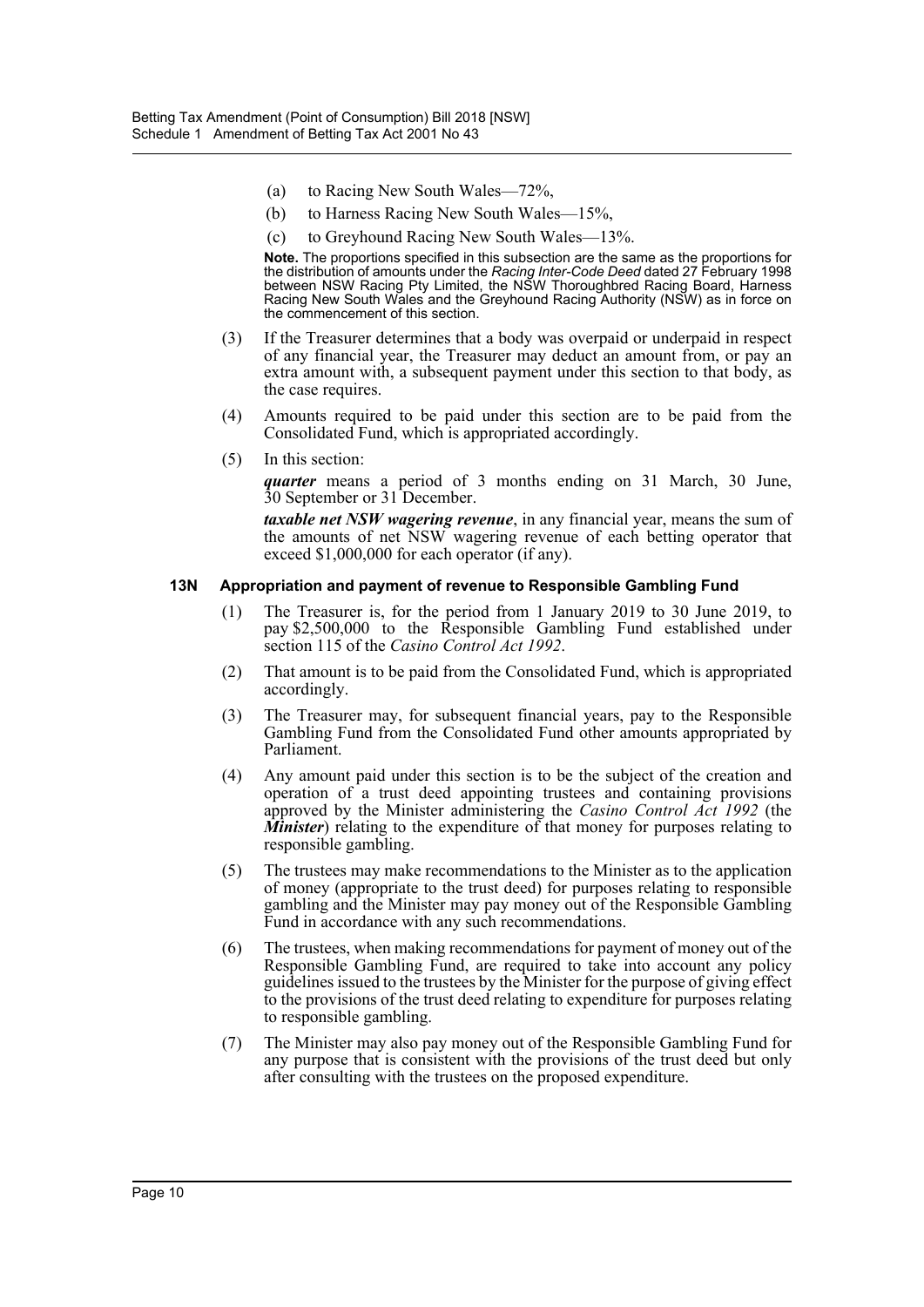#### **13O Special appropriation to Greyhound Welfare and Integrity Commission**

- (1) The Treasurer is, for the period from 1 January 2019 to 30 June 2019, to pay \$2,000,000 to the Greyhound Welfare and Integrity Commission.
- (2) That amount is to be paid from the Consolidated Fund, which is appropriated accordingly.
- (3) This section does not prevent any other appropriation or payment to the Greyhound Welfare and Integrity Commission.

## **Division 7 Offset against point of consumption tax**

#### **13P Offset of tax to totalizator licensee**

- (1) A totalizator licensee is entitled, for a financial year, to an offset against the point of consumption tax payable by the licensee in an amount equal to the sum of the following:
	- (a) the amount of betting tax under Part 2 paid by the licensee for that financial year less any offset for the financial year under section 11,
	- (b) the tax reduction amount for that financial year paid by the licensee under section 70 of the *Totalizator Act 1997*.
- (2) For the avoidance of doubt, if in relation to a financial year the amount of a totalizator licensee's offset under this section is greater than the amount of the totalizator licensee's point of consumption tax liability under this Part, the totalizator licensee is not entitled to a refund of that excess amount.
- (3) Nothing in this Part requires a totalizator licensee to pay point of consumption tax for any period before the offset under this section for that period is applied to that liability.

**Note.** Division 2 of Part 6 of the *Taxation Administration Act 1996* enables the Chief Commissioner to approve special arrangements for the lodging of returns and payment of tax under taxation laws.

## **Division 8 Multi-jurisdictional agreements**

#### **13Q Treasurer may enter into agreements**

- (1) The Treasurer may enter into an agreement (a *multi-jurisdictional agreement*) with 1 or more other Australian jurisdictions to establish and implement processes for achieving improvements in the assessment and collection of taxes, interest and penalties imposed by the participating jurisdictions on betting operations that are carried on in multiple jurisdictions.
- (2) A multi-jurisdictional agreement may:
	- (a) provide for the collection of taxes, interest and penalties by a participating jurisdiction on behalf of other participating jurisdictions and for the distribution of amounts so collected, and
	- (b) provide for each participating jurisdiction to collect, on behalf of all participating jurisdictions, taxes, interest and penalties payable to those jurisdictions by betting operators whose businesses are based in the collecting jurisdiction, and
	- (c) provide for participating jurisdictions to undertake audits or investigations in respect of taxes, interest and penalties payable by a betting operator under the law of another participating jurisdiction, and
	- (d) authorise the performance of functions under this Act or the *Taxation Administration Act 1996* by a specified authority of a participating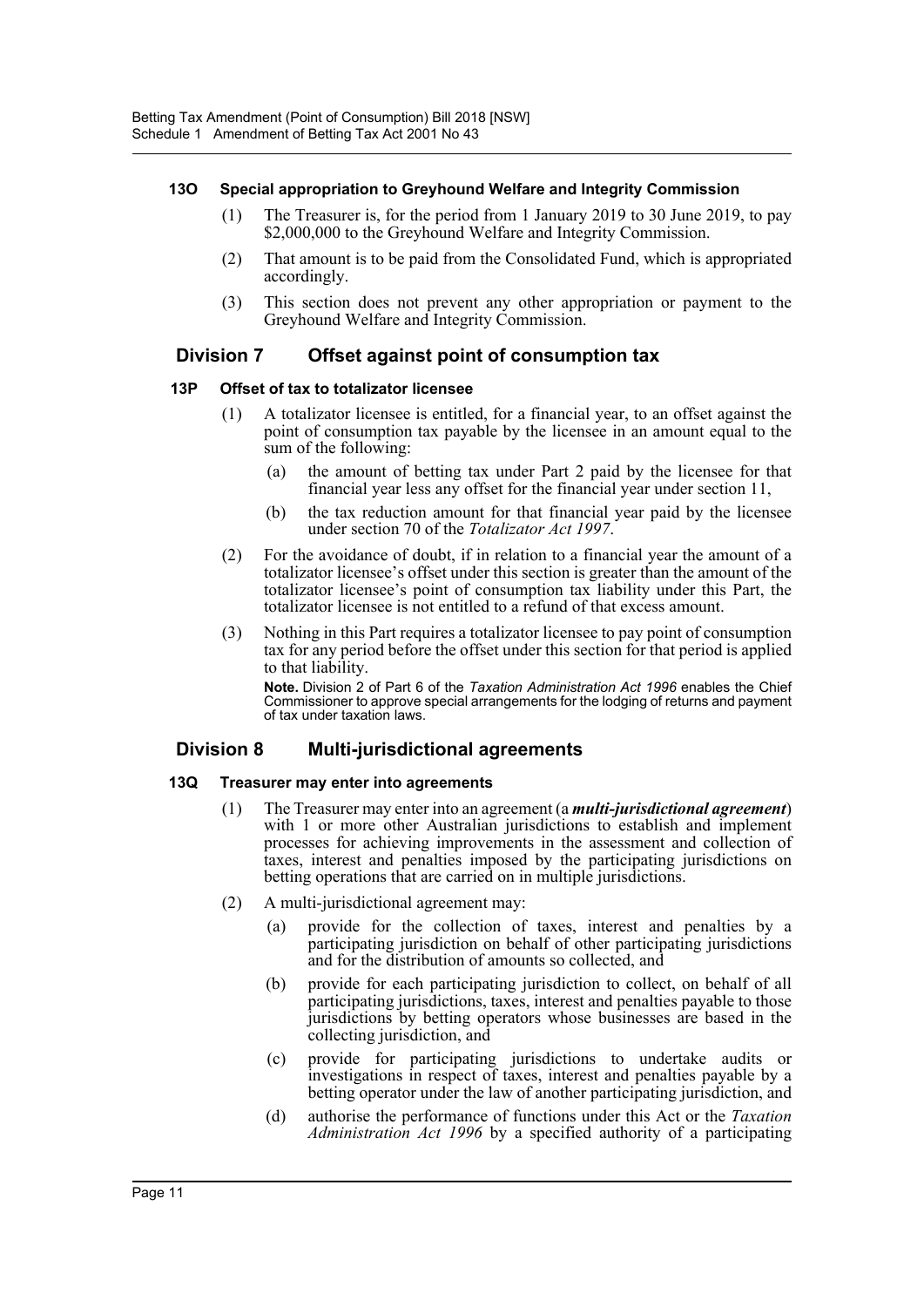jurisdiction, subject to subsection (4) and any other limitations specified in the agreement, and

- (e) authorise the performance of functions under a specified law of another participating jurisdiction by the Chief Commissioner, subject to any law of that jurisdiction and any other limitations specified in the agreement, and
- (f) provide for participating jurisdictions to assist each other in making timely and accurate determinations of taxes, interest and penalties payable by sharing information available to them, including the results of audits and investigations and any other information of a kind specified in the agreement, and
- (g) provide for any other measures or matters that the participating jurisdictions consider necessary or expedient for achieving improvements in the assessment or collection of taxes, interest and penalties or for implementing processes established by the agreement for that purpose.
- (3) A multi-jurisdictional agreement operates for the period, and may be varied or terminated in such a manner, as the participating jurisdictions agree.
- (4) A multi-jurisdictional agreement:
	- (a) must be consistent with the provisions of this Act and the *Taxation Administration Act 1996*, and
	- (b) cannot authorise a participating jurisdiction:
		- (i) to make a binding determination of the amount of tax, interest or penalties payable by a betting operator under the laws of another participating jurisdiction, or
		- (ii) to take enforcement action in respect of tax, interest or penalties payable by a betting operator under the laws of another participating jurisdiction.
- (5) The Chief Commissioner is to take such action as is necessary or expedient to giving effect to a multi-jurisdictional agreement.
- (6) In this section, *participating jurisdiction* means New South Wales and another State or a Territory that enters into a multi-jurisdictional agreement.

## **Division 9 Miscellaneous**

#### **13R Regulations**

Regulations may be made for or with respect to the following:

- (a) methods for determining the location of persons making bets with, or through a service provided by, a betting operator,
- (b) providing specified amounts associated with the making of bets that are to be included, or not included, in net NSW wagering revenue,
- (c) matters necessary or expedient to give effect to a multi-jurisdictional agreement under section 13Q,
- (d) providing that specified persons or classes of persons are, or are not, betting operators,
- (e) exceptions to and exemptions from liability to pay point of consumption tax.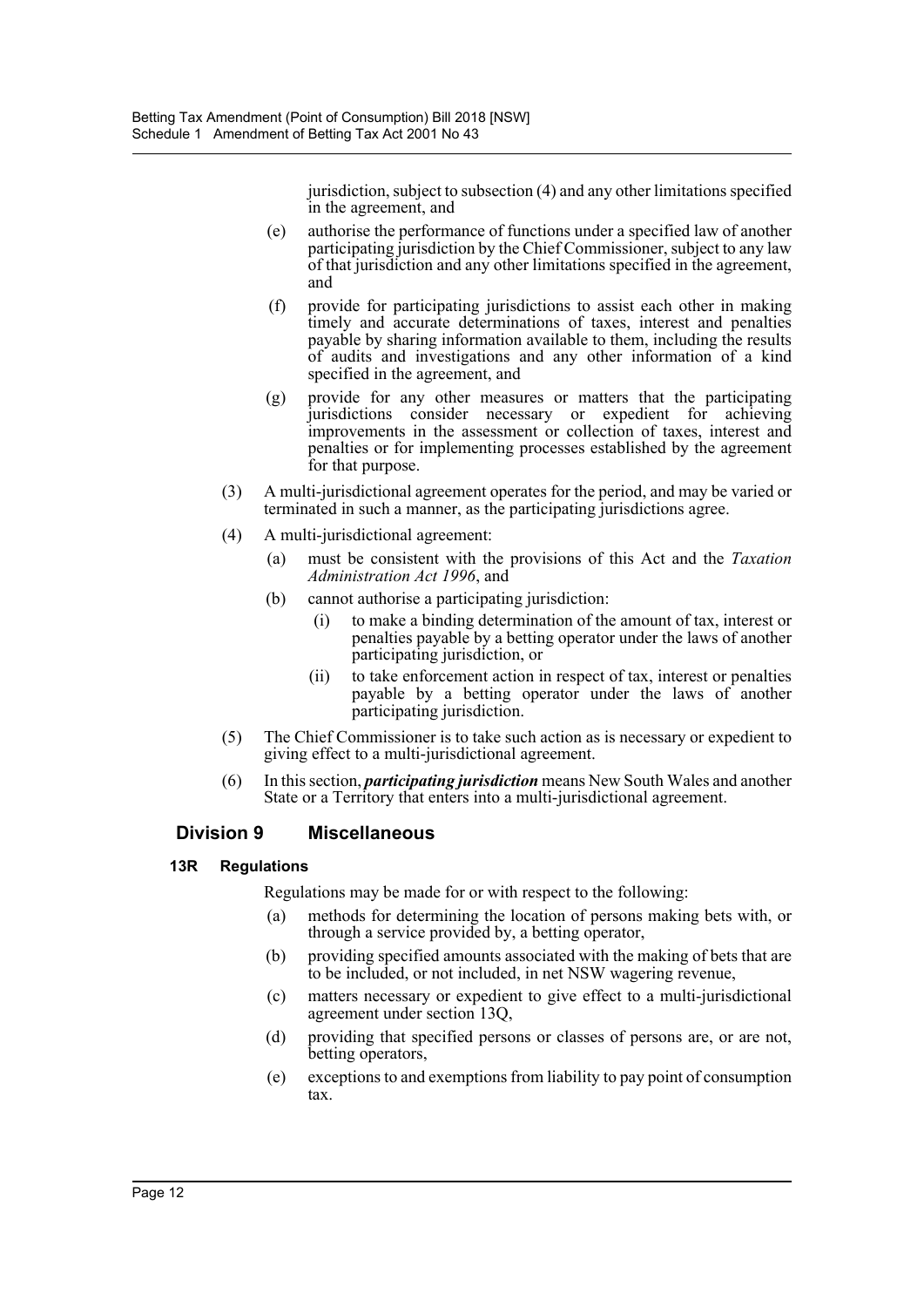#### **13S Avoidance of point of consumption tax**

- (1) If a person enters into an agreement, transaction or arrangement, whether in writing or otherwise, that has the effect of reducing, postponing or avoiding the liability of any person to the assessment, imposition or payment of point of consumption tax, the Chief Commissioner may:
	- (a) disregard the agreement, transaction or arrangement for 1 or more periods, and
	- (b) determine 1 or more of the matters mentioned in subsection (2).
- (2) The matters are the following:
	- (a) that the net NSW wagering revenue of a betting operator for a particular period is to be taken to include an additional amount,
	- (b) that a bet made with a betting operator:
		- (i) is to be taken to have been made by a person other than the person who purportedly made the bet or at a place other than the place where the bet was purportedly made, and
		- (ii) if applicable, is a NSW bet within the meaning of this Part for calculating the net NSW wagering revenue of the betting operator for a particular period,
	- (c) that:
		- (i) a party to the agreement, transaction or arrangement is to be taken to be a betting operator, and
		- (ii) a payment made in respect of the agreement, transaction or arrangement is to be taken to be part of the net NSW wagering revenue of the party for a particular period.
- (3) If the Chief Commissioner makes a determination under subsection (1) (b) about a betting operator or another party to the agreement, transaction or arrangement, the Chief Commissioner must give the betting operator or party a notice that states the decision and the reasons for the decision.
- (4) A person who, by any act or omission, avoids or attempts to avoid point of consumption tax imposed is guilty of an offence.

Maximum penalty: 100 penalty units and triple the amount of point of consumption tax avoided or attempted to be avoided.

#### **[5] Section 18 Proportion of tax paid in respect of totalizator on non-racing events to be paid into Sport and Recreation Fund**

Omit the section.

#### **[6] Schedule 4 Savings and transitional provisions**

Insert at the end of clause 1 (1):

any Act that amends this Act

#### **[7] Schedule 4, clause 1 (4)**

Insert at the end of clause 1:

(4) Without limiting subclauses (1) and (2), regulations made for the purposes of this clause may amend this Schedule to provide for additional or different savings and transitional provisions instead of including the provisions in the regulations.